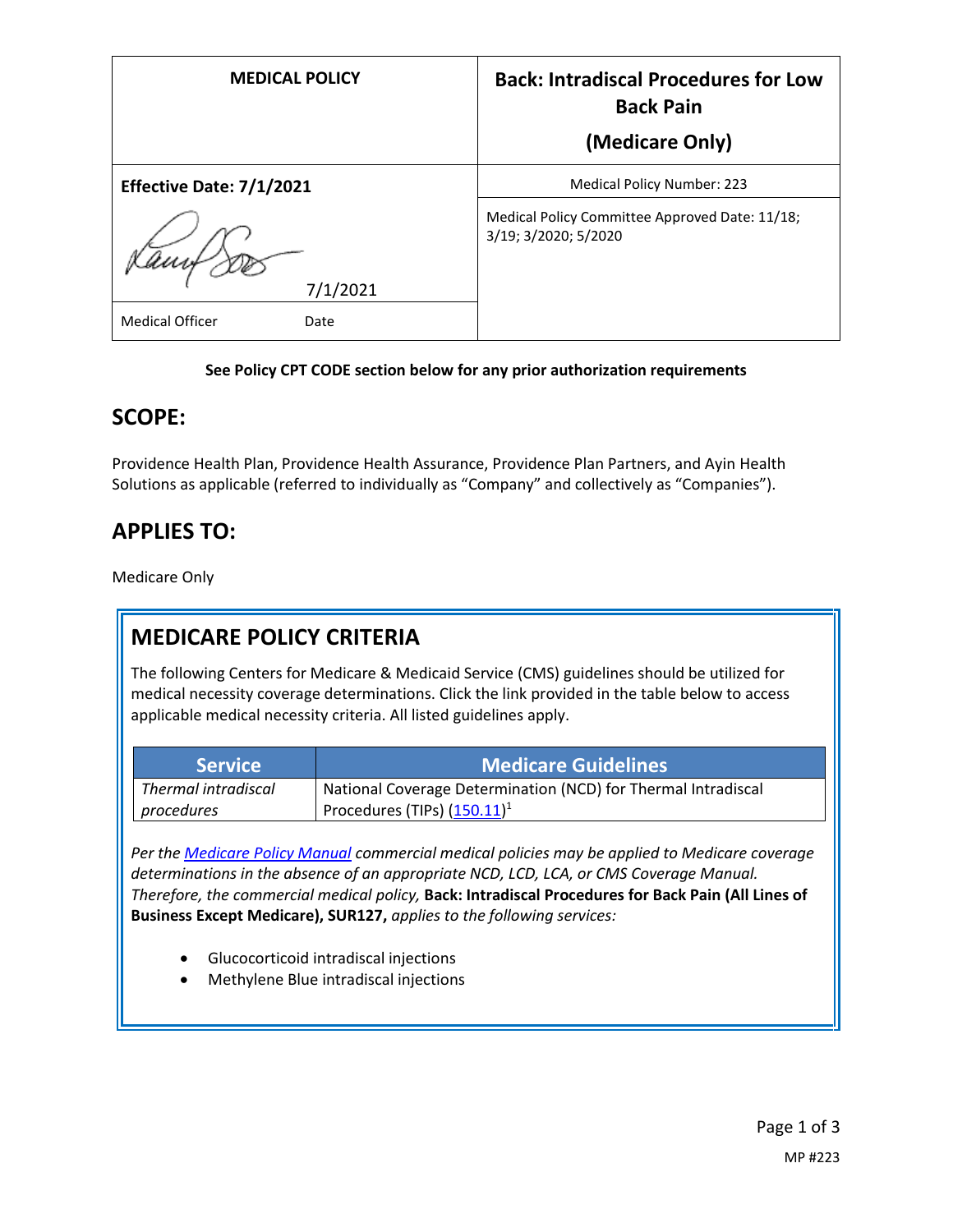#### **BILLING GUIDELINES**

All thermal intradiscal procedures (TIPs) procedures are performed with radiologic or fluoroscopic guidance. This service would be directly related to a noncovered service and, therefore, noncovered.

While two CPT codes are identified for TIPs procedures performed within the annulus of the intervertebral disc (22526 and 22527), the codes (codes 62287, 22899 and 64999) used for TIPs procedures performed within the nucleus of the disc (eg., percutaneous [or plasma] disc decompression [PDD] or ablation, or targeted disc decompression [TDD] procedures) may also be used for procedures that are not addressed in this medical policy.

# **CPT CODES**

| <b>Medicare Only</b>                                                                                                                                                                                                                                        |                                                                                                                                                                                                              |
|-------------------------------------------------------------------------------------------------------------------------------------------------------------------------------------------------------------------------------------------------------------|--------------------------------------------------------------------------------------------------------------------------------------------------------------------------------------------------------------|
| <b>Not Covered</b>                                                                                                                                                                                                                                          |                                                                                                                                                                                                              |
| 22526                                                                                                                                                                                                                                                       | Percutaneous intradiscal electrothermal annuloplasty, unilateral or bilateral including<br>fluoroscopic guidance; single level                                                                               |
| 22527                                                                                                                                                                                                                                                       | Percutaneous intradiscal electrothermal annuloplasty, unilateral or bilateral including<br>fluoroscopic guidance; 1 or more additional levels (List separately in addition to code for<br>primary procedure) |
| <b>Unlisted Codes</b><br>All unlisted codes will be reviewed for medical necessity, correct coding, and pricing at the<br>claim level. If an unlisted code is billed related to services addressed in this policy then it<br>will be denied as not covered. |                                                                                                                                                                                                              |
| 22899                                                                                                                                                                                                                                                       | Unlisted procedure, spine                                                                                                                                                                                    |
| 64999                                                                                                                                                                                                                                                       | Unlisted procedure, nervous system                                                                                                                                                                           |

### **INSTRUCTIONS FOR USE**

Company Medical Policies serve as guidance for the administration of plan benefits. Medical policies do not constitute medical advice nor a guarantee of coverage. Company Medical Policies are reviewed annually and are based upon published, peer-reviewed scientific evidence and evidence-based clinical practice guidelines that are available as of the last policy update. The Companies reserve the right to determine the application of Medical Policies and make revisions to Medical Policies at any time. Providers will be given at least 60-days notice of policy changes that are restrictive in nature.

The scope and availability of all plan benefits are determined in accordance with the applicable coverage agreement. Any conflict or variance between the terms of the coverage agreement and Company Medical Policy will be resolved in favor of the coverage agreement.